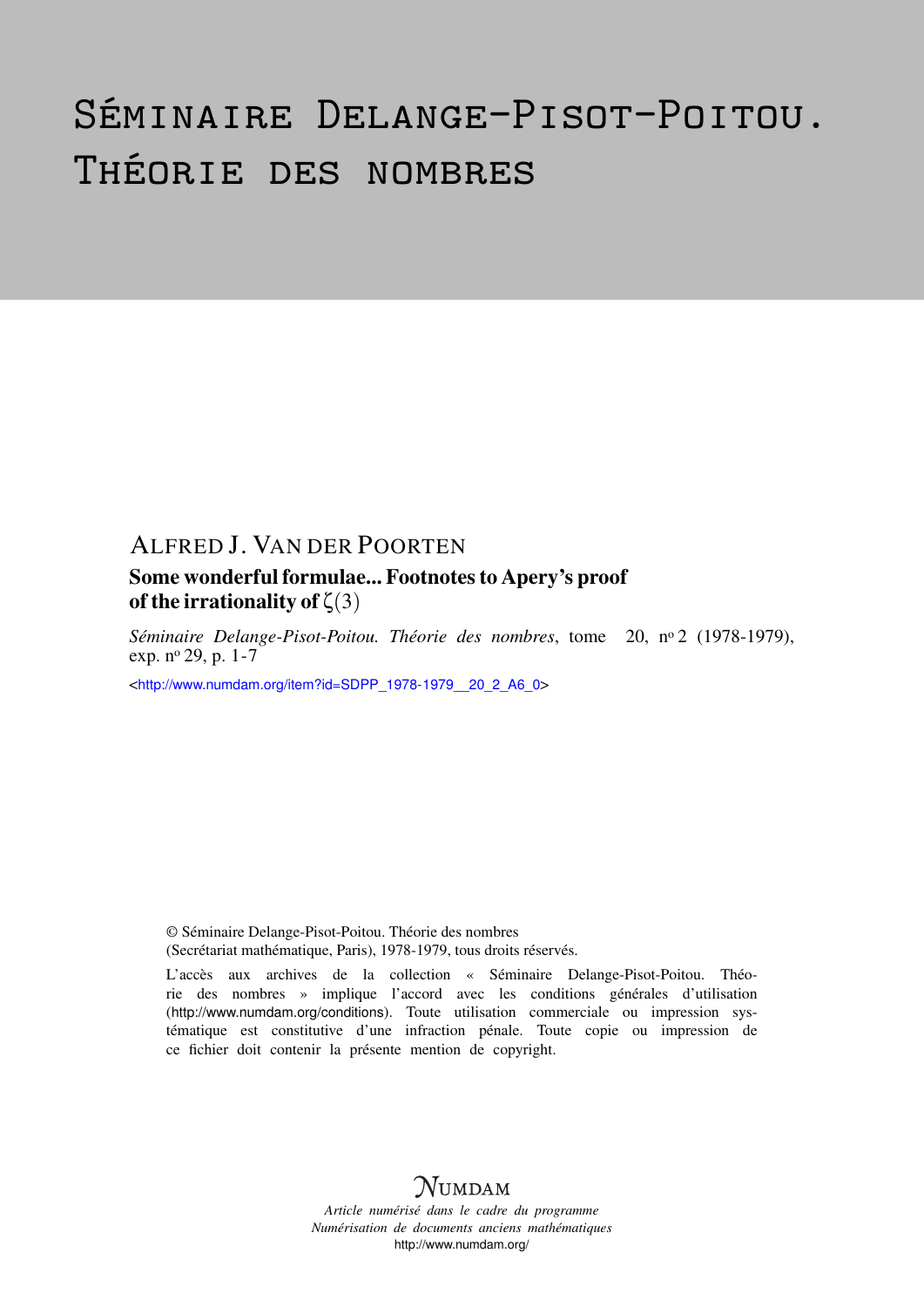21 mai 1979

### SOME WONDERFUL FORMULAE ... FOOTNOTES TO APERY'S PROOF OF THE IRRATIONALITY OF  $\zeta(3)$

by Alfred J. van der POORTEN  $(*)$ [Macquarie University]

1. In his notorious lecture at Marseille [1], APERY reminded his audience of two curious formulae :

(1) 
$$
\zeta(2) = \frac{\pi^2}{6} = \sum_{1}^{\infty} \frac{1}{n^2} = 3 \sum_{1}^{\infty} \frac{1}{n^2(\frac{2n}{n})}
$$

(2) 
$$
\zeta(3) = \sum_{1}^{\infty} \frac{1}{n^3} = \frac{5}{2} \sum_{1}^{\infty} \frac{(-1)^{n-1}}{n^3 {2n \choose n}}.
$$

These expressions can be proved in a quite straightforward way. In fact, writing

$$
X_{n,k} = \frac{(-1)^{k-1}(k-1)!^{2} n(n-k-1)!}{(n+k)!}, \quad k < n,
$$

one has

$$
X_{n,k} = D_{n,k-1} - D_{n,k} \text{ with } D_{n,k} = \frac{(-1)^k k!^2 (n - k - 1)!}{n(n + k)!}
$$
  
\n
$$
(-1)^{n-1} X_{n,k} = F_{n,k} - F_{n-1,k} \text{ with } F_{n,k} = \frac{1}{2} (-1)^{n+k} \frac{(k - 1)!^2 (n - k)!}{(n + k)!}
$$
  
\n
$$
= \frac{1}{2} (-1)^{n+k} \frac{1}{k^2 (n + k)} \frac{1}{k!}
$$
  
\n
$$
\frac{1}{n} X_{n,k} = E_{n,k} - E_{n-1,k} \text{ with } E_{n,k} = \frac{1}{2} (-1)^k \frac{(k - 1)!^2 (n - k)!}{k(n + k)!}
$$
  
\n
$$
= \frac{1}{2} (-1)^k \frac{1}{k^2 (n + k)} \frac{1}{n!}
$$

and the formulae readily follow. For details see for example my report on Apéry's proof [5] or the companion lecture to the present one  $[6]$ . There remains the question of whether the formulae  $(1)$ ,  $(2)$  are isolated curiosities. Numerical experimentation quickly reveals that

(3) 
$$
\zeta(4) = \frac{\pi^4}{90} = \sum_{1}^{\infty} \frac{1}{n^4} = C \sum_{1}^{\infty} \frac{1}{n^4 \binom{2n}{n}}
$$

with  $C = 2,1176470588...$  and indeed

$$
C = 2 + \frac{1}{8} + \frac{1}{2} = \frac{36}{17}
$$

 $(*)$  Texte reçu en octobre 1979.

Alfred J. van der POORTEN, School of Mathematics and Physics, Macquarie University, NORTH RYDE, N. S. W. 2113 (Australie).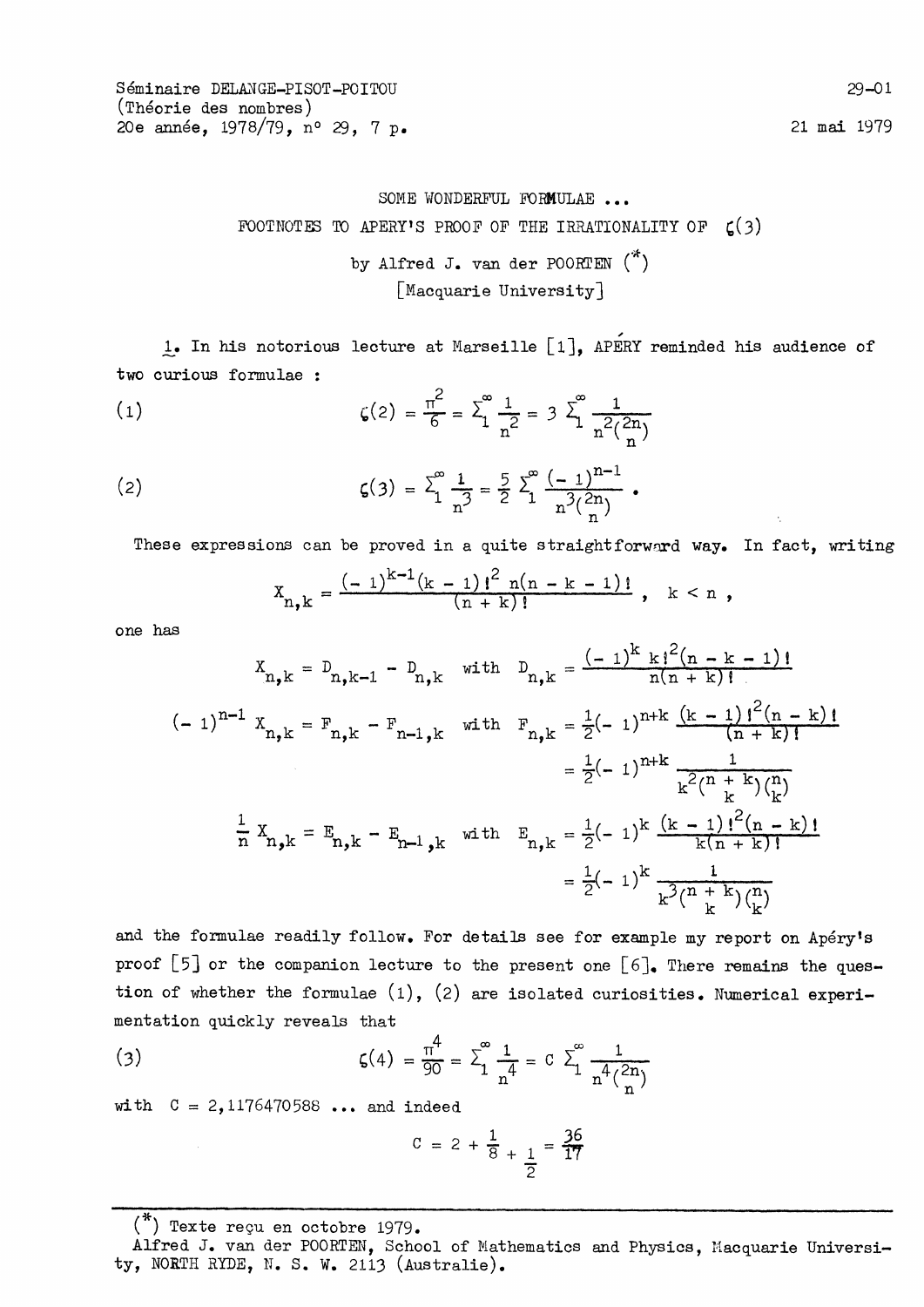Thanks to SHANKS I found in COMTET [3] at p. 89 (only in the English translation, not the French original!) an exercise : show that

$$
\sum_{1}^{\infty} \frac{1}{\binom{2n}{n}} = \frac{1}{3} + \frac{2\pi \sqrt{3}}{27}, \quad \sum_{1}^{\infty} \frac{1}{n\binom{2n}{n}} = \frac{\pi \sqrt{3}}{9}
$$

$$
\sum_{1}^{\infty} \frac{1}{n^{2} \binom{2n}{n}} = \frac{\pi^{2}}{18}, \quad \sum_{1}^{\infty} \frac{1}{n^{4} \binom{2n}{n}} = \frac{17\pi^{4}}{3240}.
$$

No hint of a proof seemed to be provided. However it is well known that

$$
2(\sin^{-1} x)^2 = \sum_{1}^{\infty} \frac{(2x)^{2n}}{n^2 {2n \choose n}}
$$

so the first three formulae follow easily. Moreover one has equally easily the companion formulae

$$
\sum_{1}^{\infty} \frac{(-1)^{n-1}}{2n} = \frac{1}{5} + \frac{4\sqrt{5}}{25} \log \omega, \quad \sum_{1}^{\infty} \frac{(-1)^{n-1}}{n \binom{2n}{n}} = \frac{2\sqrt{5}}{5} \log \omega
$$

$$
\sum_{1}^{\infty} \frac{(-1)^{n-1}}{n^2 \binom{2n}{n}} = 2 \log^2 \omega
$$

$$
\omega = \frac{1}{2}(\sqrt{5} + 1) \quad \text{(the "golden ratio"). Furthermore, one can write}
$$

$$
\frac{1}{8} \sum_{1}^{\infty} \frac{1}{4 \cdot 2n} = \int_{0}^{1/2} (\int_{0}^{u} (\sin^{-1} x)^2 \frac{dx}{x}) \frac{du}{u}
$$

$$
\int_{0}^{1} \frac{x}{n} \, dx
$$
\n
$$
= \left[ \log 2u \left( \int_{0}^{u} (\sin^{-1} x)^{2} \frac{dx}{x} \right) \Big|_{0}^{1/2} - \int_{0}^{1/2} \log 2u (\sin^{-1} u)^{2} \frac{du}{u}
$$
\n
$$
= \left[ -\frac{1}{2} \log^{2} 2u (\sin^{-1} u)^{2} \right]_{0}^{1/2} + \int_{0}^{1/2} \log^{2} 2u \frac{\sin^{-1} u}{(1 - u^{2})^{1/2}} du.
$$
\nas we see that

Thus we see that

with

$$
\sum_{1}^{\infty} \frac{1}{n^4 \binom{2n}{n}} = 2 \int_{0}^{\pi/3} x \log^{2}(2 \sin \frac{1}{2}x) dx = 2I
$$

From the preface to LEWIN's book  $[4]$ , I knew that the definite integral I has the value

$$
I = \frac{17\pi^4}{6480}
$$

thereby verifying the experimental result  $(3)$ .

2. Underlying all the results mentioned there appear the so-called polylogarithms, long neglected, vide LEWIN [4], but now enjoying something of a revival. One defines the dilogarithm by

Li<sub>2</sub> 
$$
z = -\int_0^z \log(1 - t) \frac{dt}{t}
$$

and the higher polylogarithms by

Li<sub>n</sub> 
$$
z = \int_0^z Li_{n-1} \, t \, \frac{dt}{t}
$$
, n > 2.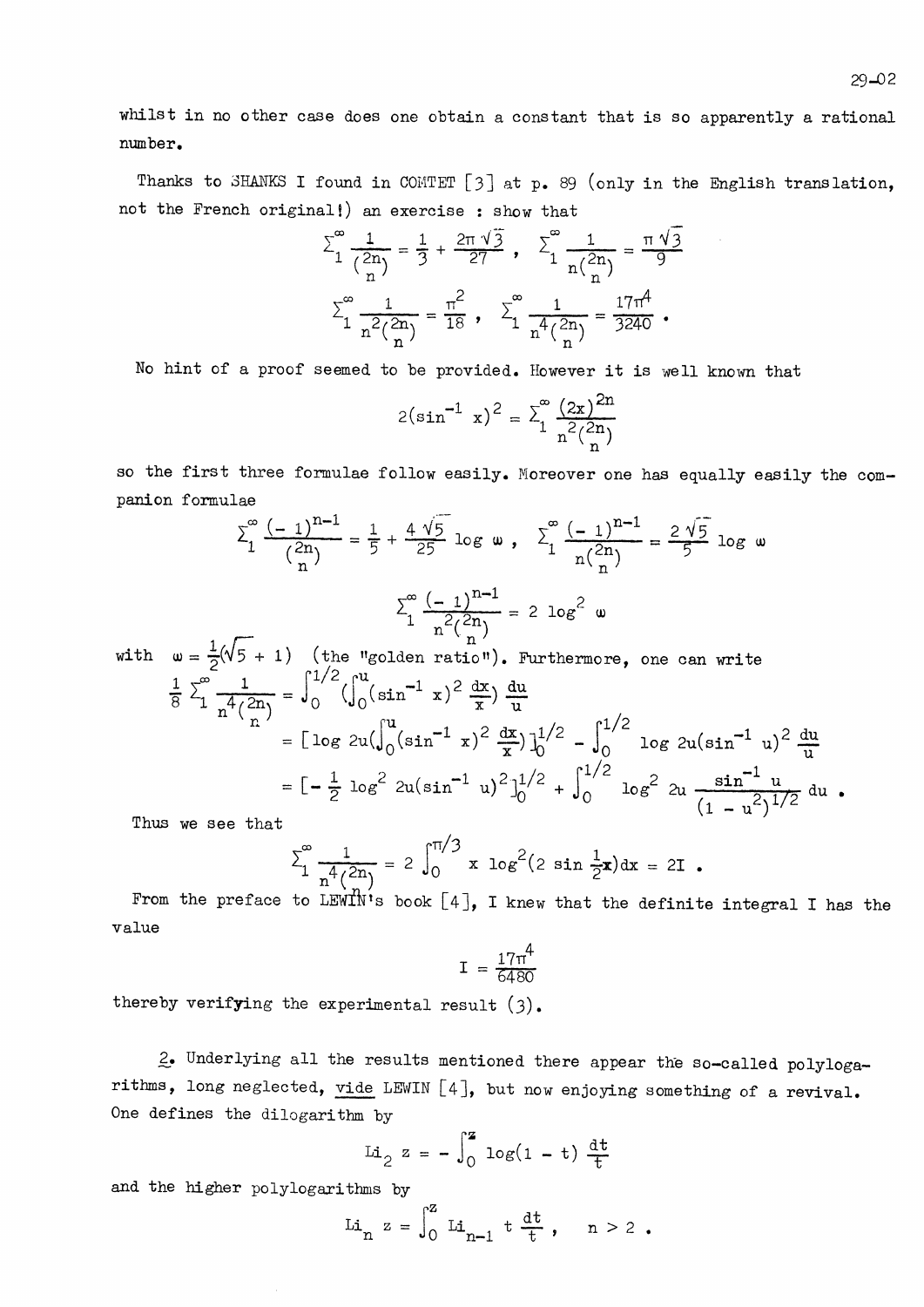The subject is a vast compendium of wonderful formulae ; for an introduction see my notes  $[6]$ . Here I mention only the following relevant examples :

Integrating

$$
\operatorname{Li}_{n} z - \operatorname{Li}_{n} w = \int_{w}^{z} \operatorname{Li}_{n-1} t \frac{dt}{t}
$$

by parts, one readily discovers that in particular

$$
\frac{(-1)^{n-1}}{(n-1)!} \int_0^1 \log^{n-1} t \frac{dt}{1-t} = Li_n \ 1 = \zeta(n) .
$$

 $\cdot$   $\sim$ 

Furthermore for  $0 \le \theta \le \pi$ 

$$
(-1)^{n-1} \int_{1}^{e^{-1\theta}} \log^{n-1} t \frac{dt}{1-t} = \int_{1}^{e^{1\theta}} \log^{n-1} t \frac{dt}{1-t} + \int_{1}^{e^{1\theta}} \log^{n-1} t \frac{dt}{t}
$$

 $\cdot$   $\sim$ 

which yields the real part, respectively the imaginary part, of the integral on the left according as n is even, respectively odd (of course this is just the observation that all the Bernoulli numbers  $B_{2n+1}$ , other than  $B_1 = -\frac{1}{2}$ , vanish).

On the other hand

 $\div$   $\triangle$ 

$$
\int_0^{1-e^{-x}} \log^{n-1} t \frac{dt}{1-t} = -i \int_0^{\theta} (\frac{1}{2} i(x-\pi) + \log |2 \sin \frac{1}{2} x|)^{n-1} dx
$$

and the right hand side yields linear combinations of the so-called logsine integrals

$$
Ls_{n,a}(\theta) = \int_0^{\theta} x^a \log^{n-a-1} |2 \sin \frac{1}{2} x| dx ,
$$

were we to choose  $\theta = \frac{\pi}{3}$  then cleverly  $e^{-i\theta} = 1 - e^{i\theta}$  and we obtain <u>inter alia</u> on taking appropriate real or imaginary parts

$$
\int_0^{\pi/3} \left(-\frac{1}{4}(x-\pi)^2 + \log^2(2 \sin \frac{1}{2} x)\right) dx = \frac{1}{3!} (\frac{\pi}{3})^3,
$$
  

$$
\frac{1}{6} \int_0^{\pi/3} \left(\frac{1}{8}(x-\pi)^3 - \frac{3}{2}(x-\pi) \log^2(2 \sin \frac{1}{2} x)\right) dx = \frac{1}{2 \cdot 4!} (\frac{\pi}{3})^4 + \frac{\pi^4}{90}.
$$

From these results, we can disentangle the truly wonderful formulae :

$$
\operatorname{Ls}_{3}(\frac{\pi}{3}) = \int_{0}^{\pi/3} \log^{2}(2 \sin \frac{1}{2} x) dx = \frac{7\pi^{3}}{108}
$$

$$
\operatorname{Ls}_{4,1}(\frac{\pi}{3}) = \int_{0}^{\pi/3} x \log^{2}(2 \sin \frac{1}{2} x) dx = \frac{17\pi^{4}}{6480}.
$$

In the same spirit one sees for example that  $2\text{Ls}_5(\pi/3)$  -  $3\text{Ls}_{5,2}(\pi/3)$  is a rational multiple of  $\pi^5$ . However numerical experimentation (in which I was kindly assisted by Dennis PAYNE) has convinced me that in no cases, other than those cited. does one obtain a tidy simple closed expression for logsine integrals at  $\pi/3$ . This begins to explain why there are no further formulae of the shape of those cited in section 1 above.

In the manner described, we can similarly obtain a "logsinh" integral

$$
\sum_{1}^{\infty} \frac{(-1)^{n-1}}{n^3 {2n \choose n}} = -2 \int_{0}^{\log \omega} x \log(2 \sinh \frac{1}{2} x) dx = -2I.
$$

A careful evaluation in which one eliminates dilogarithms by applying some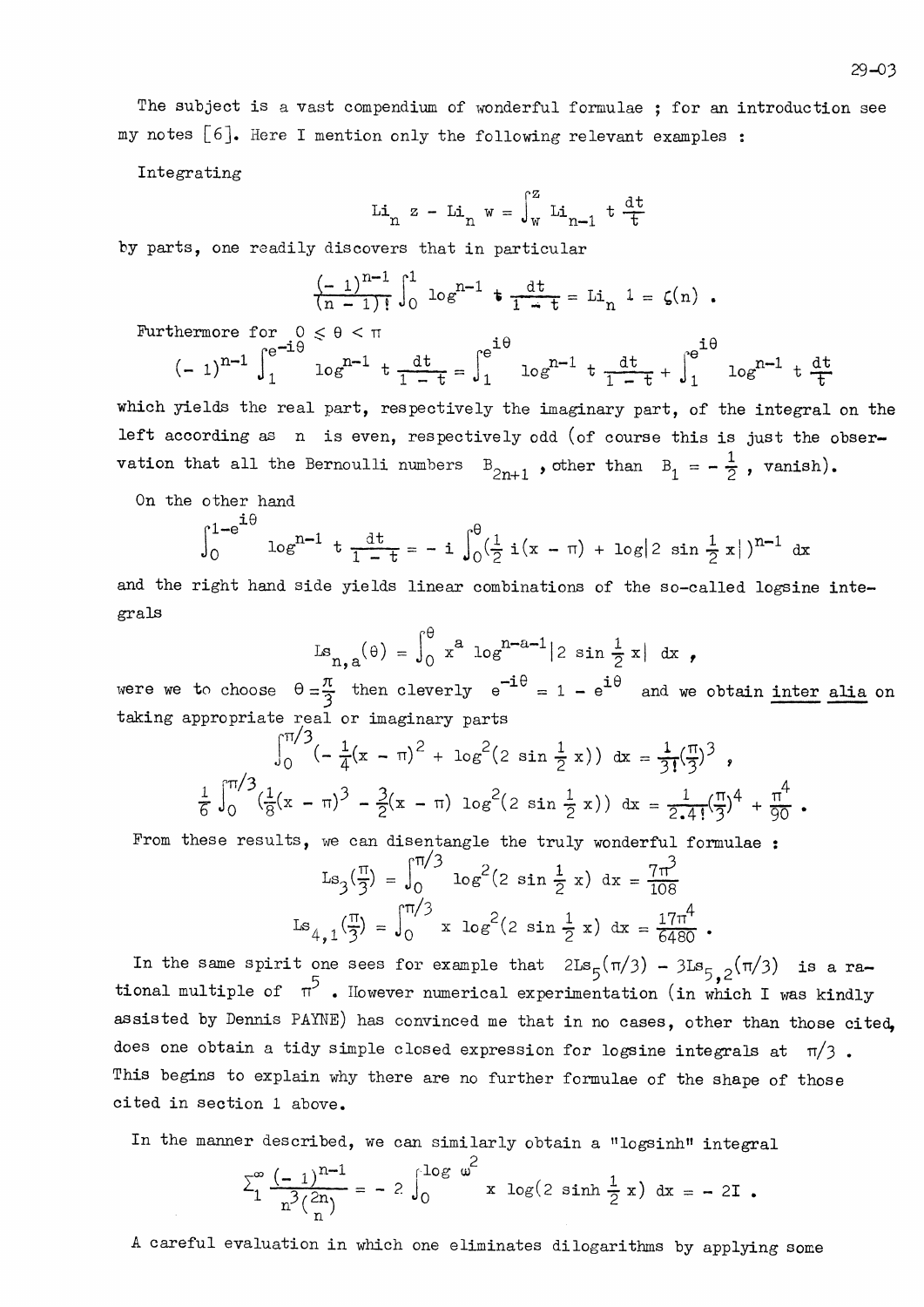straightforward functional equations, for details see [6], yields

$$
I = -\frac{2}{3} \log^{3} \omega + \frac{2\pi^{2}}{15} \log \omega + Li_{3} \omega^{2} - \zeta(3) .
$$

On the other hand, LEWIN  $[4]$ , p. 139, reports the celebrated identity

(4) 
$$
0 = \frac{2}{3} \log^3 w - \frac{2\pi^2}{15} \log w - \text{Li}_3 w^{-2} + \frac{4}{5} \zeta(3)
$$

and we obtain the formula  $(2)$  as being equivalent to that identity. Thus  $\sim$  2

$$
\int_0^{\infty} \frac{1}{x} \log(2 \sinh \frac{1}{2} x) dx = -\frac{1}{5} \zeta(3).
$$

LEWIN mentions the equivalent formula :

$$
\zeta(3) = 10 \int_0^{\log \omega} x^2 \coth x \, dx
$$
.

I have not been able to find any ingenious method, analogous to that applicable to the logsine integrals, for evaluating the logsinh integrals. Incidentally, (4) is obtained by substituting  $z = \omega^{-2}$  in the functional equation

$$
\begin{aligned} \text{Li}_3(-\frac{z}{1-z}) + \text{Li}_3(1-z) + \text{Li}_3(z) \\ &= \frac{1}{6} \log^3(1-z) - \frac{1}{2} \log z \log^2(1-z) + \frac{\pi^2}{6} \log(1-z) + \text{Li}_3 1 \end{aligned}
$$

noting that

$$
\frac{1}{4} \text{ Li}_3 z^2 = \text{Li}_3 z + \text{Li}_3(-z) .
$$

The absence of so simple a functional equation as  $(5)$  for higher polylogarithms, again begins to explain the absence of further formulae of the shape of those reported in section 1.

3. We now realise that APERY's proof of the irrationality of  $\zeta(3)$  is no more than the observation that

(6) 
$$
\zeta(3) = 6 \sum_{1}^{\infty} \frac{1}{n^3 b_n b_{n-1}}
$$

with

$$
b_n = \sum_k {n \choose k}^2 (n+k)^2 ,
$$

together with

(7) 
$$
6 \sum_{m=1}^{n} \frac{1}{m^3 b_m b_{m-1}} = \frac{P_n}{q_n}
$$

for integers  $p_n$ ,  $q_n$  with  $q_n = [1, 2, \dots, n]^3 b_n$ . Then the  $p_n/q_n$  appro-<br>ximate  $\zeta(3)$  too well for it to be rational. BEUKERS [2] has very elegantly noted<br>that (with  $P_n(x) = \frac{1}{n!} \frac{d^n}{dx^n} x^n (1 - x)^n$ , the Legendre polyn  $I_n = -\frac{1}{2} \int_0^1 \int_0^1 \frac{P_n(x) P_n(y) \log xy}{1 - xy} dx dy = [1, 2, ..., n]^{-3} (q_n \zeta(3) - p_n)$ and since he can show directly that  $|I| < \zeta(3)(1 - \sqrt{2})^{-4n}$  this entirely bypasses

the difficulties involved in finding the exact formulae  $(6)$ ,  $(7)$ . These exact for-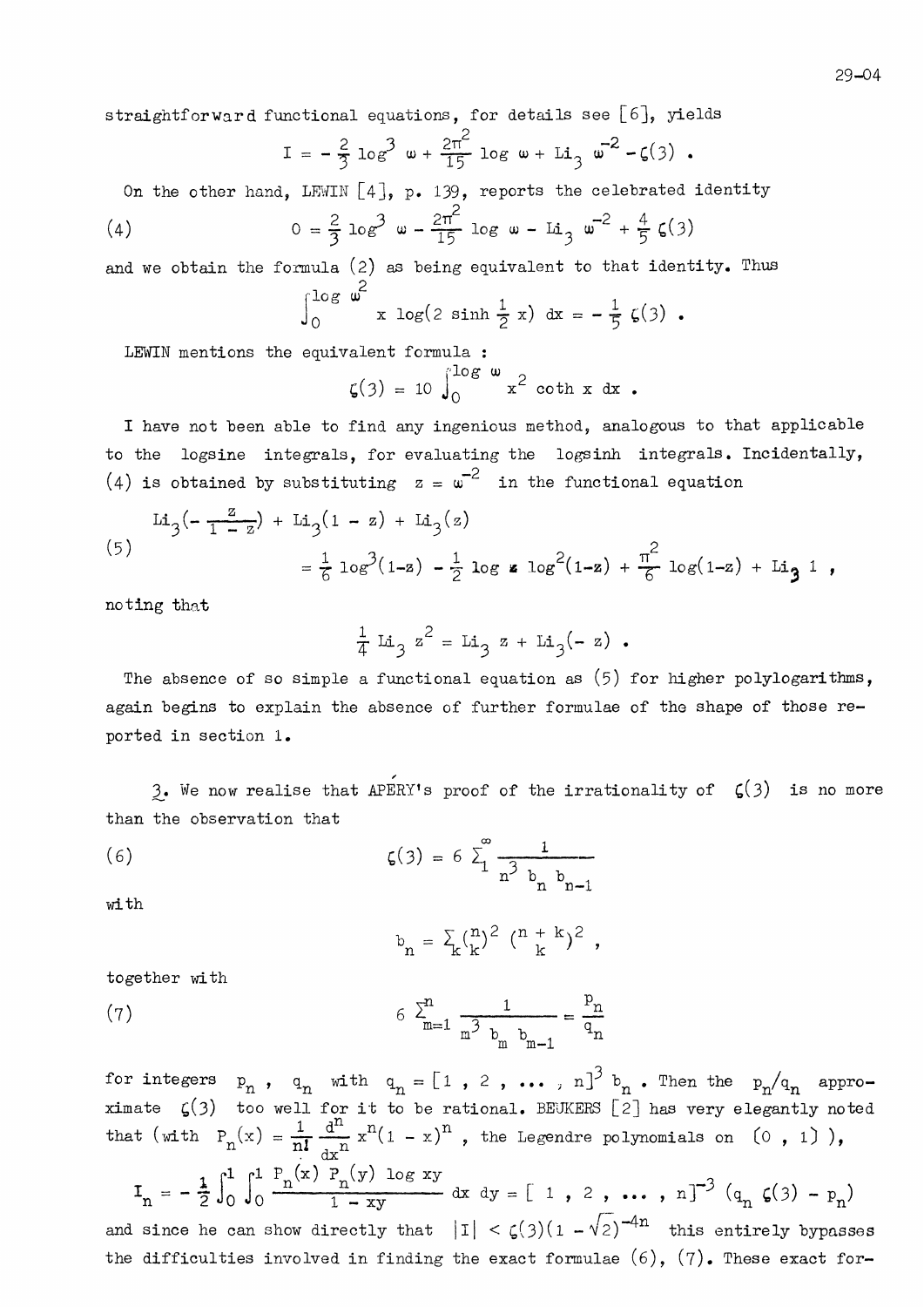$29 - 05$ 

mulae arise from the discovery that the sequence  $\{b_n\}$  satisfies the recursion

(8) 
$$
(n + 1)^3 u_{n+1} + n^3 u_{n-1} = (34n^3 + 51n^2 + 27n + 5)u_n
$$

and that an independent solution  $\{a_n\}$ ,  $a_0 = 0$ ,  $a_1 = 6$ , is such that  $a_n/b_n = p_n/q_n$ .

Proving that  $(8)$  is satisfied is quite non-trivial (see the ingenious argument of ZAGIER reported in [5]). However ASKEY has remarked to me that  $b_n$  is a balanced hypergeometric polynomial evaluated at 1,

$$
b_n = {}_4F_3 \begin{pmatrix} n+1 & , & -n & , & n+1 & , & -n \\ 1 & , & 1 & , & 1 \end{pmatrix} ;
$$

here, if  $(\alpha)_{m} = \alpha(\alpha + 1) \dots (\alpha + m - 1)$ , we write

$$
P_{q}^{F}(q_{1}^{\alpha_{1}}, \ldots, q_{q}^{\alpha_{p}}; z) = \sum_{m \geq 0} \frac{(\alpha_{1})_{m} \ldots (\alpha_{p})_{m}}{(\beta_{1})_{m} \ldots (\beta_{q})_{m}} \times \frac{z^{m}}{m!}.
$$

This viewpoint encourages one to consider the three-term linear relations that connect contiguous expressions

 $4^F3^{\binom{a}{e}}; \begin{array}{l} 1 \ \ \ \ \text{if} \ \ \text{if} \ \ \text{if} \ \ \text{if} \ \ \text{if} \ \ \text{if} \ \ \text{if} \ \ \text{if} \ \ \text{if} \ \ \text{if} \ \ \text{if} \ \ \text{if} \ \ \text{if} \ \ \text{if} \ \ \text{if} \ \ \text{if} \ \ \text{if} \ \ \text{if} \ \ \text{if} \ \ \text{if} \ \ \text{if} \ \ \text{if} \ \ \text{if} \ \ \text{if} \ \ \text{if} \ \ \text{if} \ \ \text{if} \ \ \text{if$ 

as two of the parameters change by 1 in such a manner as to maintain the balancing condition. The recursion  $(8)$  now appears as a very degenerate case of a strategic combination of these contiguity relations. This is a nice instance of generalisation providing a simplification. In this same spirit one should attack the problem of proving that BEUKERS' integral satisfies (8) by considering the integrals  $\int_{0}^{1} \int_{0}^{1} \frac{F_{n}(x) - F_{m}(y) \log xy}{1 - xy} dx dy$ 

together with the known recurrence relations for the Legendre polynomials. I conclude these rather sparse remarks by mentioning that details of the  $4^F$ <sub>3</sub> relations are given by  $\sqrt{I}$ ISON in his thesis  $[7]$ .

4. I now turn to what I believe to be the real mathematics underlying APERY's proof. Consider the differential equation

$$
\left(x^{4} - 34x^{3} + x^{2}\right) \frac{d^{4} y}{dx^{4}} + \left(10x^{3} - 255x^{2} + 5x\right) \frac{d^{3} y}{dx^{3}}
$$

$$
+ \left(25x^{2} - 418x + 4\right) \frac{d^{2} y}{dx^{2}} + \left(15x - 117\right) \frac{dy}{dx} + y = 0.
$$

From general theory (just consider the leading coefficient) one knows there are two independent solutions  $a(x)$ ,  $b(x)$  regular at the origin, and these we may normalise so that, say

$$
a(x) = 6x + a_2 x2 + a_3 x3 + \dots, b(x) = 1 + 5x + b_2 x2 + \dots
$$

One now notices that it happens to happen that the  $b_n$  all are integers and that  $\begin{bmatrix} 1 & 2 & 0 & \cdots \end{bmatrix}$ ,  $n \begin{bmatrix} 3 & a \end{bmatrix}$  is always integral! Denote by  $\alpha' = (1 - \sqrt{2})^4$  the smaller zero of  $x^2 - 34x + 1$ . Then the general theory implies that the limit

$$
\lim_{x \to \alpha'} \frac{a(x)}{b(x)} = \lambda
$$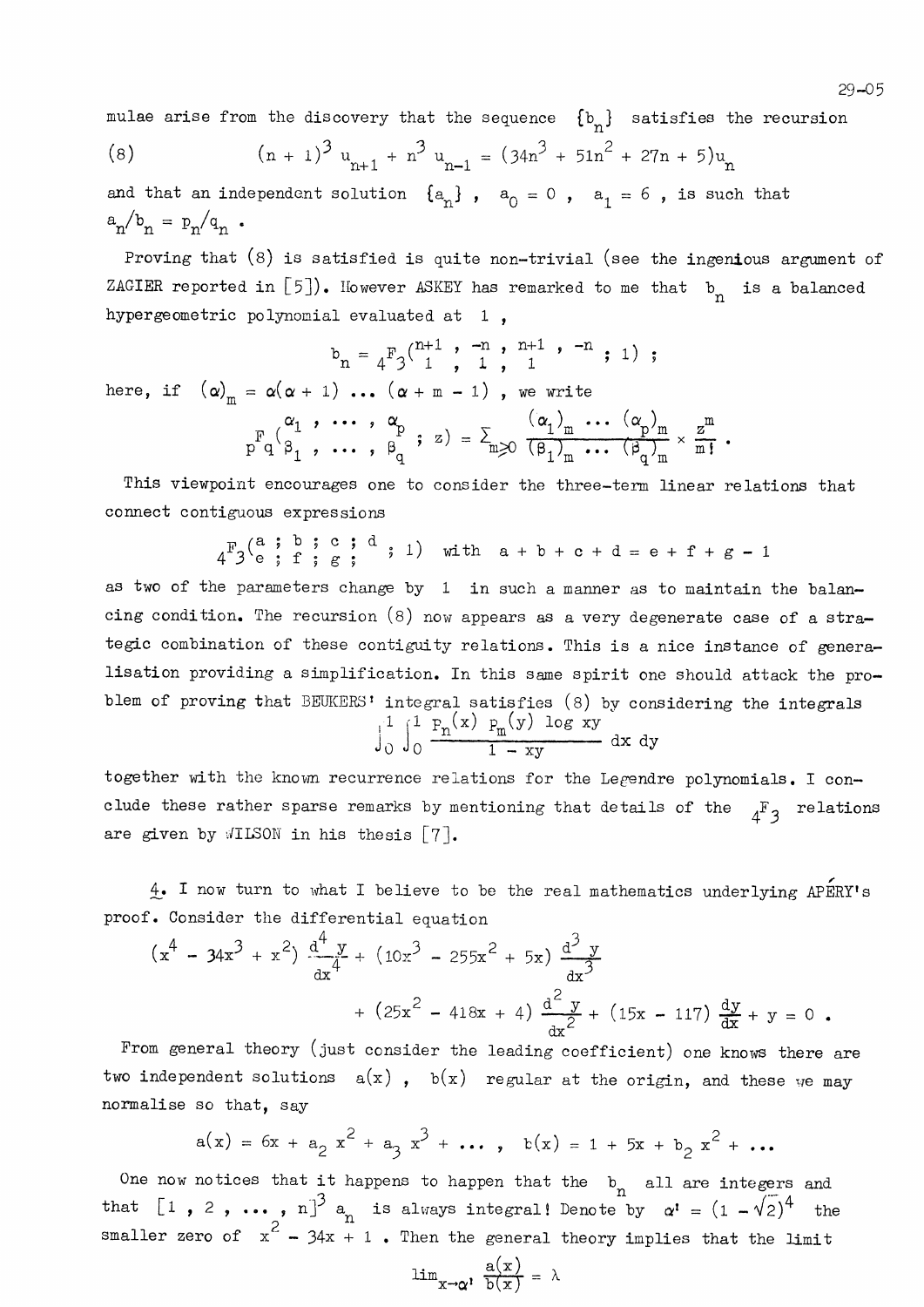indeed exists. Moreover, the series

$$
c(x) = \sum c_n x^n = a(x) - \lambda b(x)
$$

is regular for  $|x| \le \alpha$ ' and thus converges for x with  $|x| < \alpha = (1 + \sqrt{2})^4$ . It follows that

$$
|a_n - \lambda b_n|^{1/n} \rightarrow (1 + \sqrt{2})^{-4},
$$

so the  $a_n/b_n$  (=  $p_n/q_n$ ) are excellent rational approximations to  $\lambda$ . Finally, it happens that  $\lambda = \zeta(3)$ , which is therefore irrational.

A simpler example (shown to me by BEUKERS, independently of APERY's proof) is the case

$$
b(x) = \sum b_n x^n = (1 - 6x + x^2)^{-1/2}
$$

(which has  $b_n = \sum_{k} {n \choose k} {n+k \choose k}$ ). Writing

$$
a(x) = \sum a_n x^n = 2(1 - 6x + x^2)^{-1/2} \int_0^x (1 - 6t + t^2)^{-1/2} dt
$$

one notices that there is a constant  $\lambda$ , namely

$$
\lambda = 2 \int_0^{\alpha^*} (1 - 6t + t^2)^{-1/2} dt = \log 2 \qquad (\alpha^* = (1 - \sqrt{2})^2)
$$

so that  $a(x) - \lambda b(x)$  is regular for  $|x| < (1 + \sqrt{2})^2$ ; this yields good irrationality measures for log 2, and the idea is readily generalised to do the same thing for  $\log(1+\frac{1}{m})$ ,  $m = 1$ , 2, .... One sees that the linear homogeneous equation that gives rise to  $log 2$  is

$$
(x^{2} - 6x + 1) \frac{d^{2} y}{dx^{2}} + (3x - 9) \frac{dy}{dx} + y = 0
$$

It is plain that the approach just sketched is readily generalised; one may obtain irrationality measures for the numbers  $\lambda$  that so arise in suitable circumstances. In particular, it is important that the related solutions  $a(x)$  and  $b(x)$  of the differential equation be G-functions.

5. DWORK has made the following remark : Consider a linear homogeneous differential equation

(9) 
$$
a_{s}(x) \frac{d^{s} y}{dx^{s}} + \cdots + a_{0}(x) y = 0, \quad a_{i}(x) \in \mathbb{Z}[X],
$$

and suppose that the equation has a complete set of solutions regular at  $x = 0$ . Let  $\mathfrak{a}(x) = \sum c_n x^n$  be such a solution with rational coefficients  $c_n$ , and denote by  $d_n$  the lowest common multiple of the denominators of the rational numbers  $c_{n}$ , ...,  $c_{n}$ . Then

$$
A \leqslant \limsup \frac{\log d_n}{n} \leqslant A + s - 1
$$

where

$$
A = \sum_{p} \max(0, -\log r_p) ,
$$